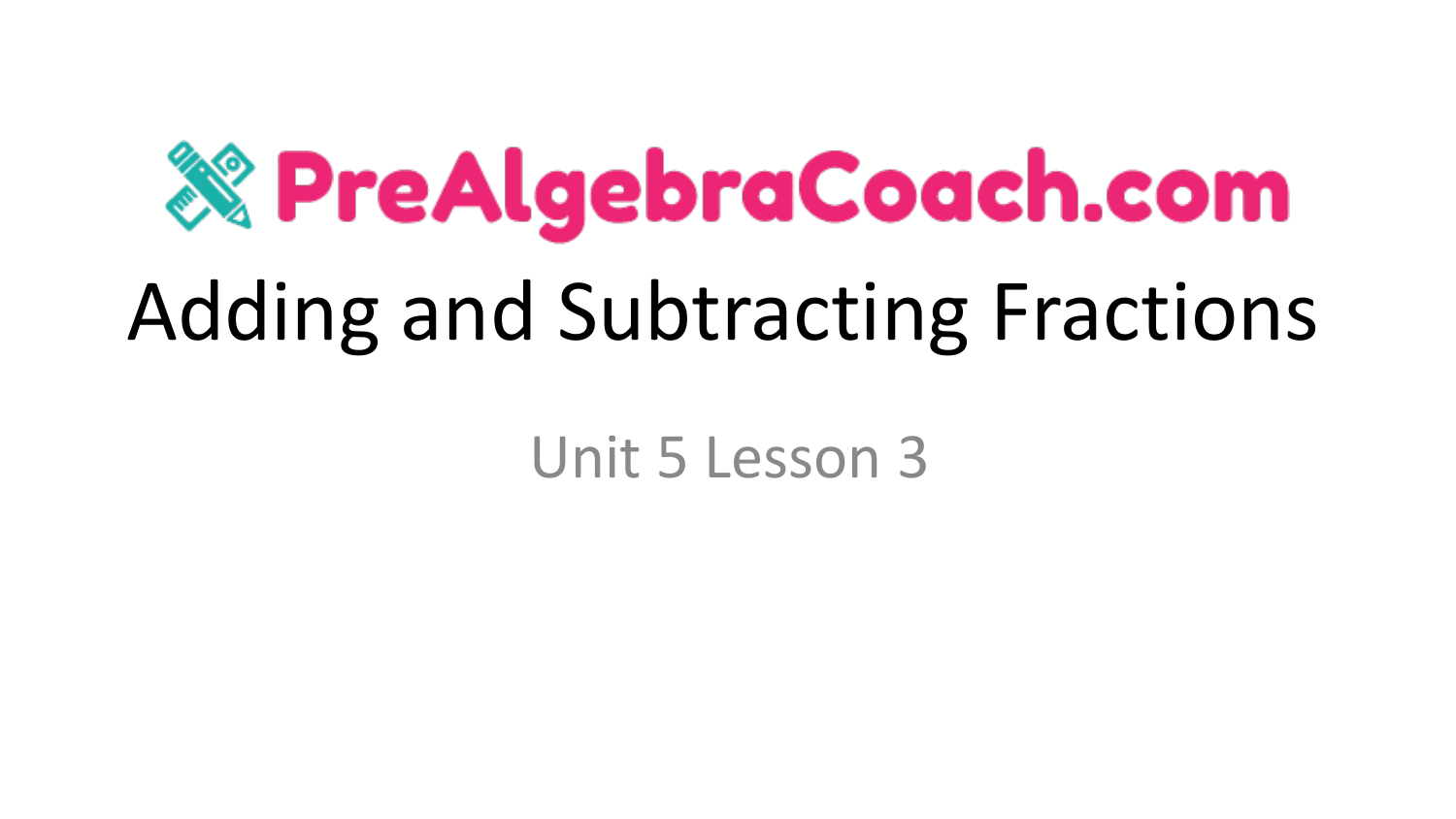# **Students will be able to:**

## Understand how to add and subtract fractions

# **Key Vocabulary:**

- Fraction
- Add Fractions
- Subtract Fractions
- Mental Math

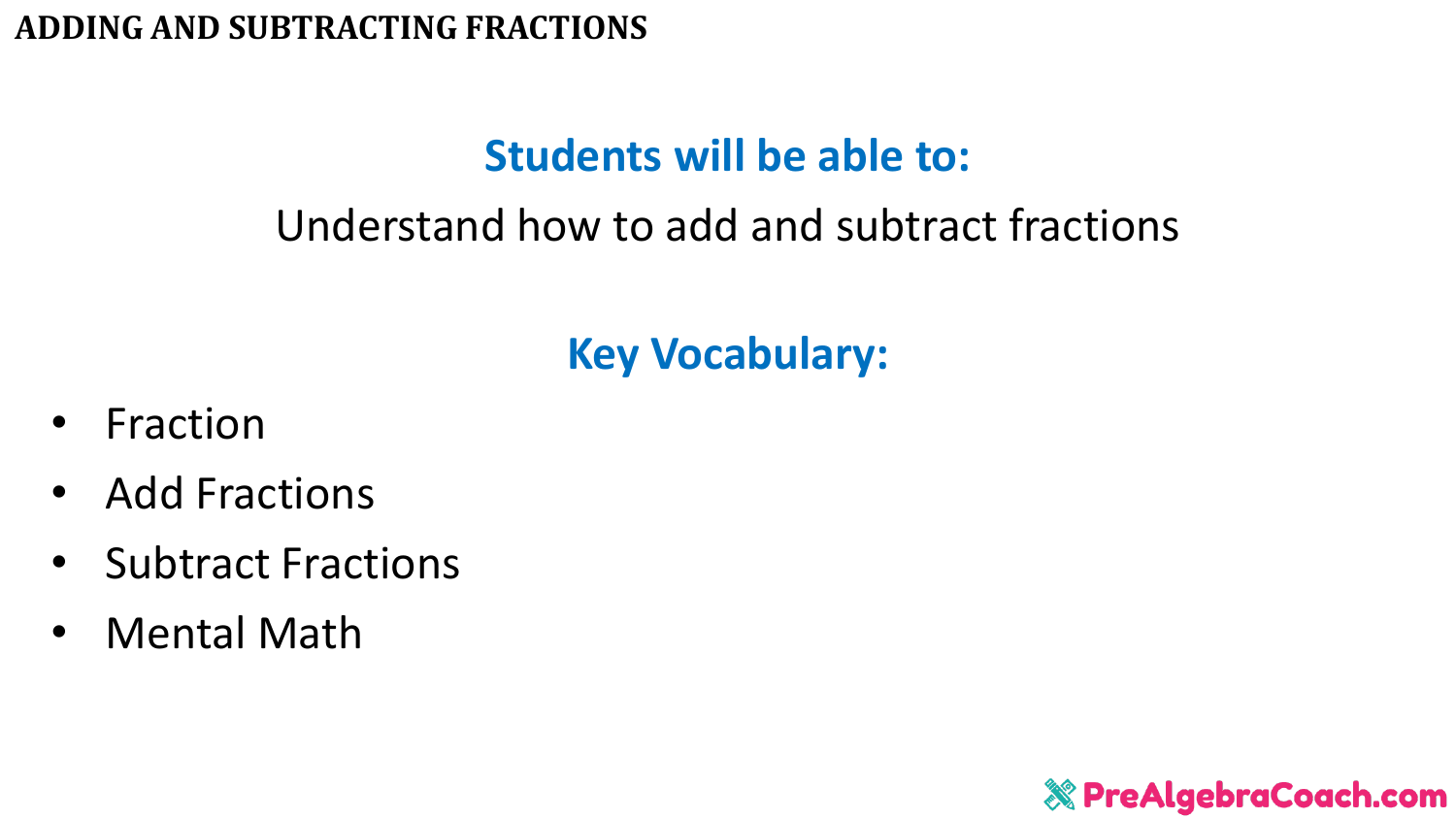## **Fraction**

A fraction is a mathematical expression representing the division of one whole number by another.

**Examples:**

3 13 1  $\overline{\mathbf{4}}$ , 7 , **100** 

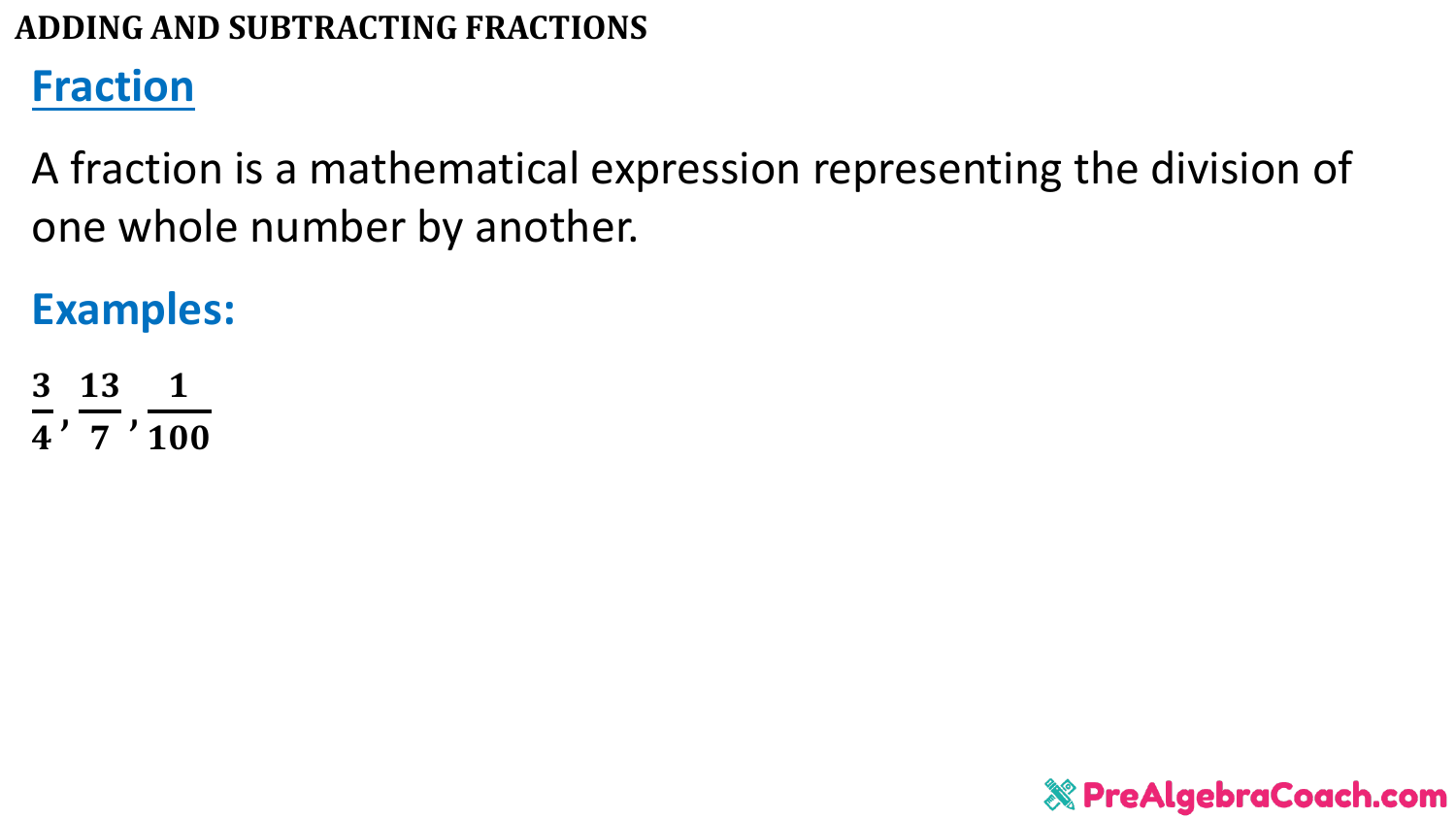## **Add and Subtract Fractions using Mental Math**

If the **denominators** of all the fractions to be added or subtracted are same, then mental math can be effective in quickly adding or subtracting the fractions. The principle is to keep the denominator as such and add or subtract only the numerators just like the normal numbers and then write the result as a simplified fraction with numerator and denominator.

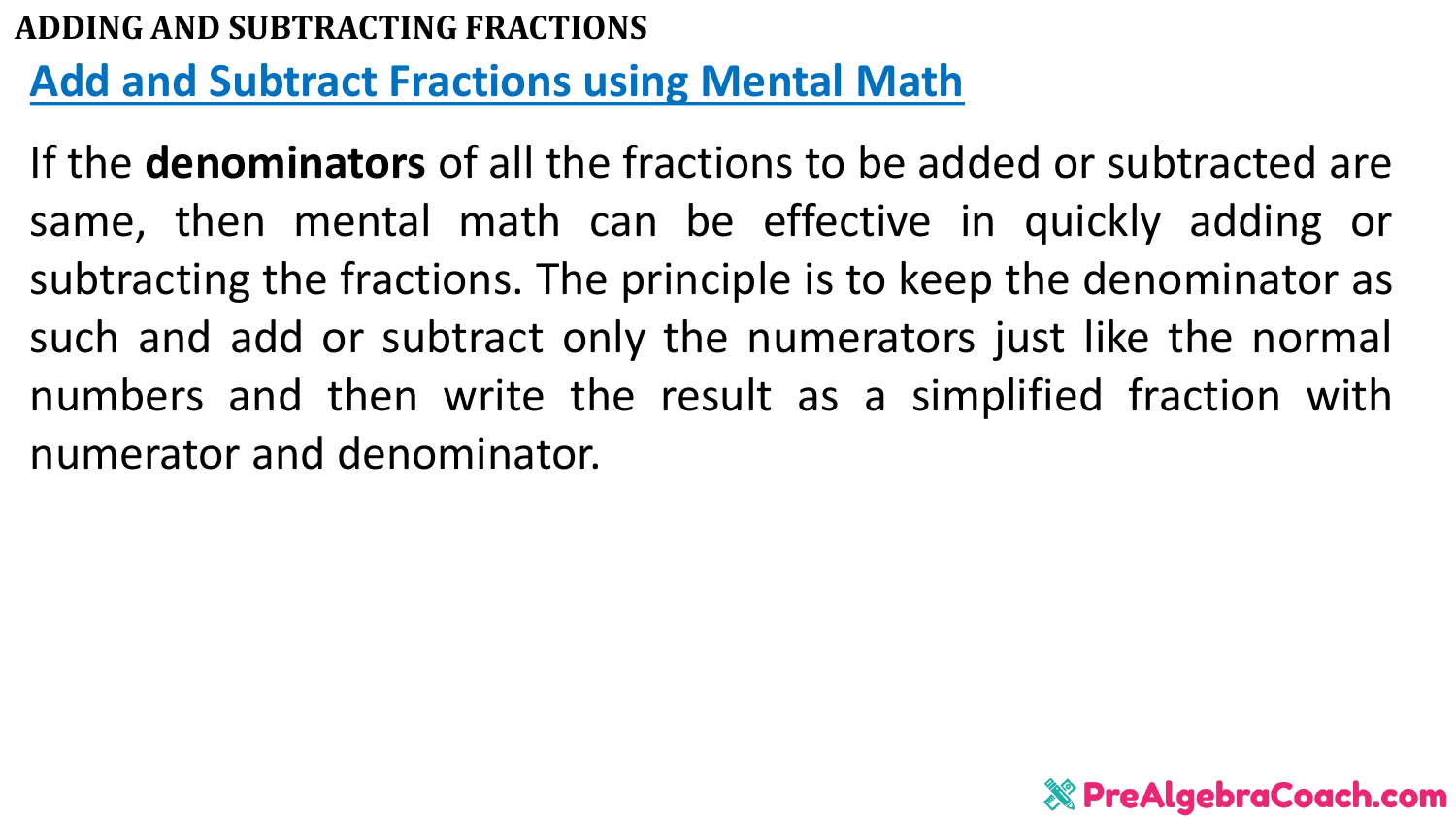**Problem 1: Add the fractions**  16 , 13 16 , **10** 16 **using mental math. ADDING AND SUBTRACTING FRACTIONS**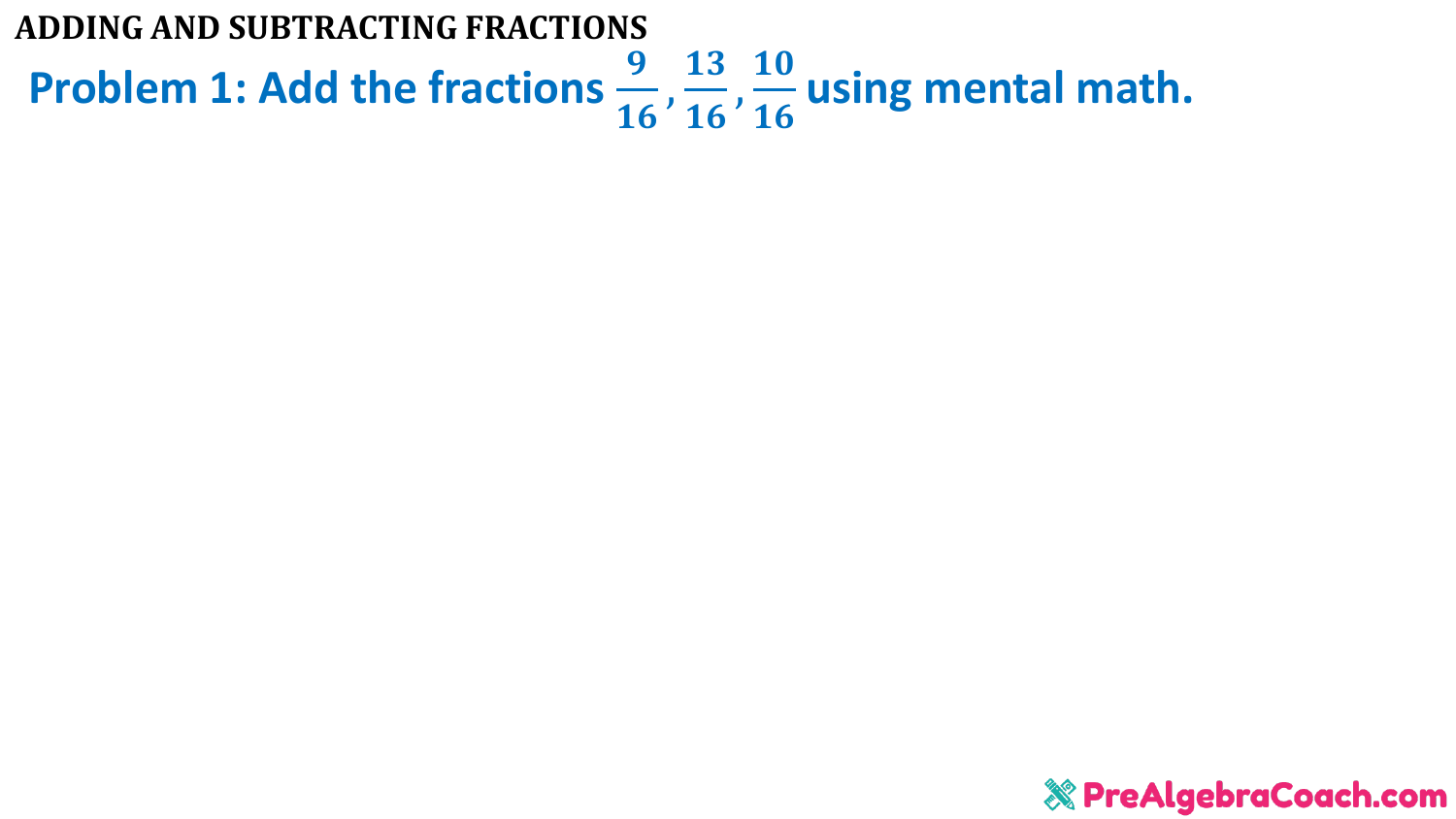**Problem 1: Add the fractions**  16 , 13 16 , **10** 16 **using mental math. ADDING AND SUBTRACTING FRACTIONS**

Since the denominators are same, we simply add the numerators:

$$
\begin{array}{|c|c|}\n\hline\n\end{array}\n\qquad 9 + 13 + 10 = 32
$$

Now write the result:

$$
\frac{9}{16} + \frac{13}{16} + \frac{10}{16} = \frac{32}{16}
$$
  $\implies$   $\frac{32}{16} = 2$ 

$$
\sum \frac{9}{16} + \frac{13}{16} + \frac{10}{16} = 2
$$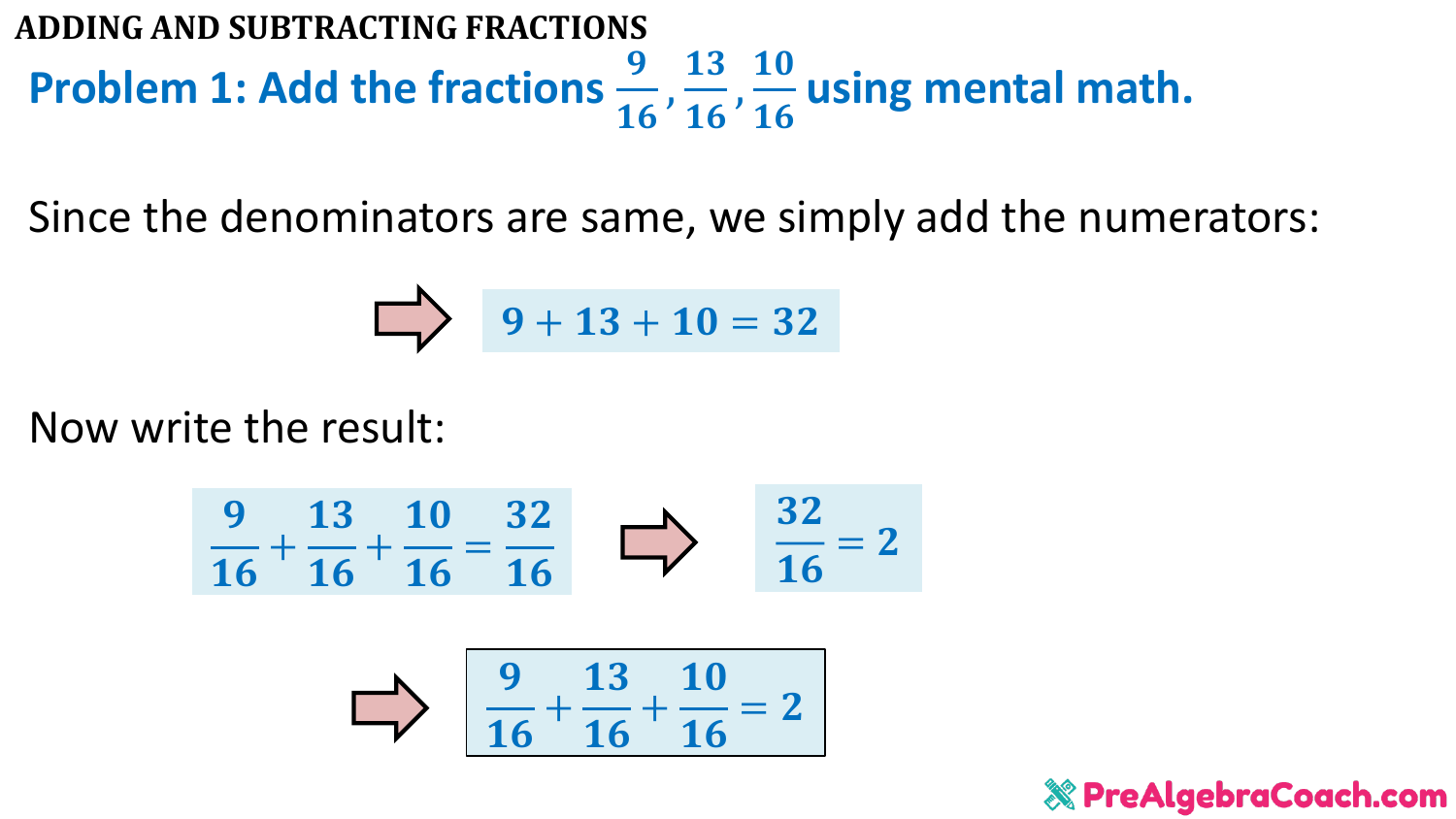## **Add and Subtract Fractions using LCM**

If the **denominators** of all the fractions to be added or subtracted are different, then we need to take LCM of the denominators and use that as a common denominator for adding or subtracting fractions.

## **LCM:**

LCM stands for least common multiple. It is the lowest common multiple of all the numbers i.e. the lowest number divisible by all the given numbers.

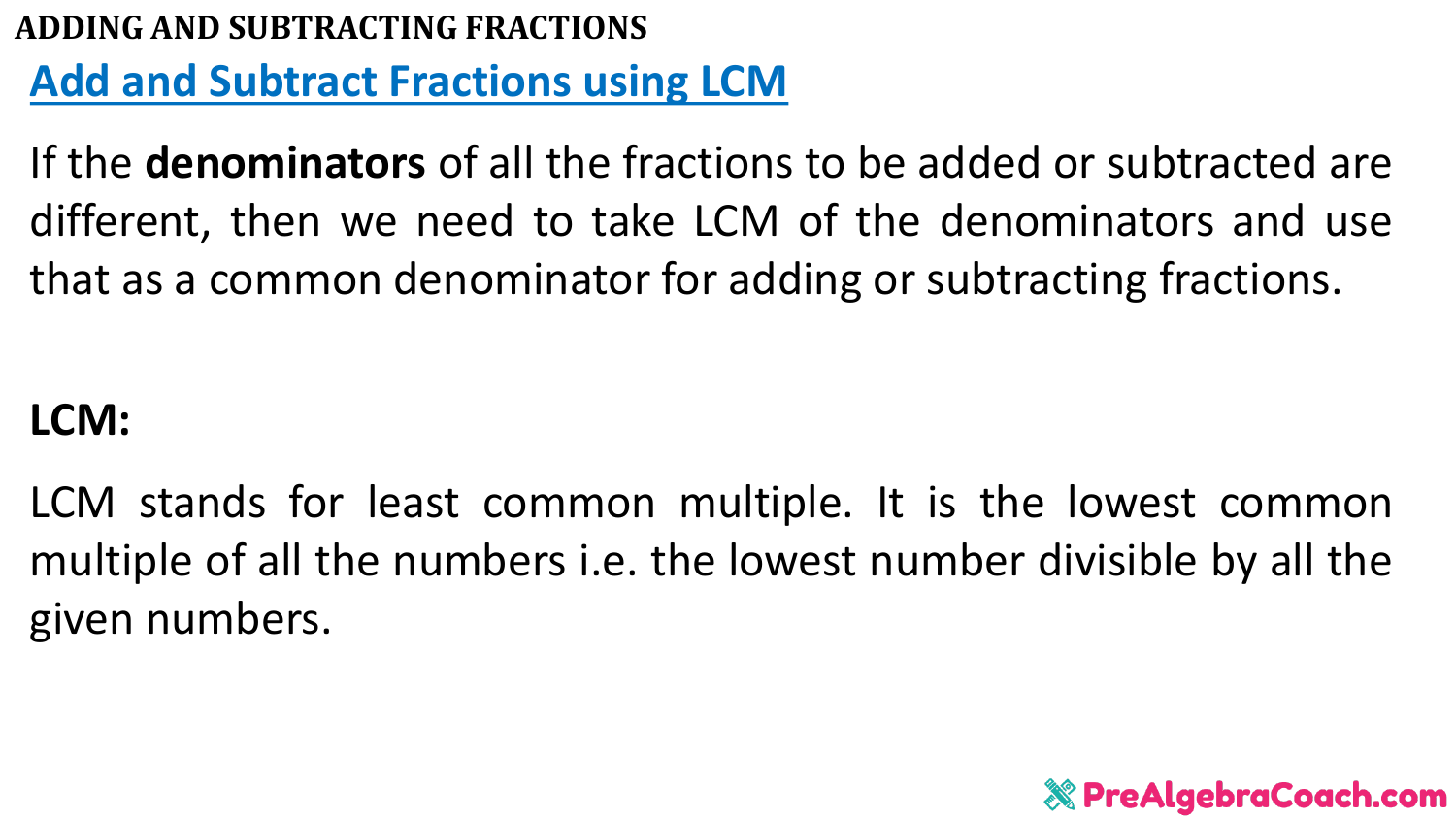**Problem 2: Find the sum of**  $\frac{3}{2}$  $\overline{\mathbf{2}}$ and  $\frac{14}{5}$ 5 . **ADDING AND SUBTRACTING FRACTIONS**